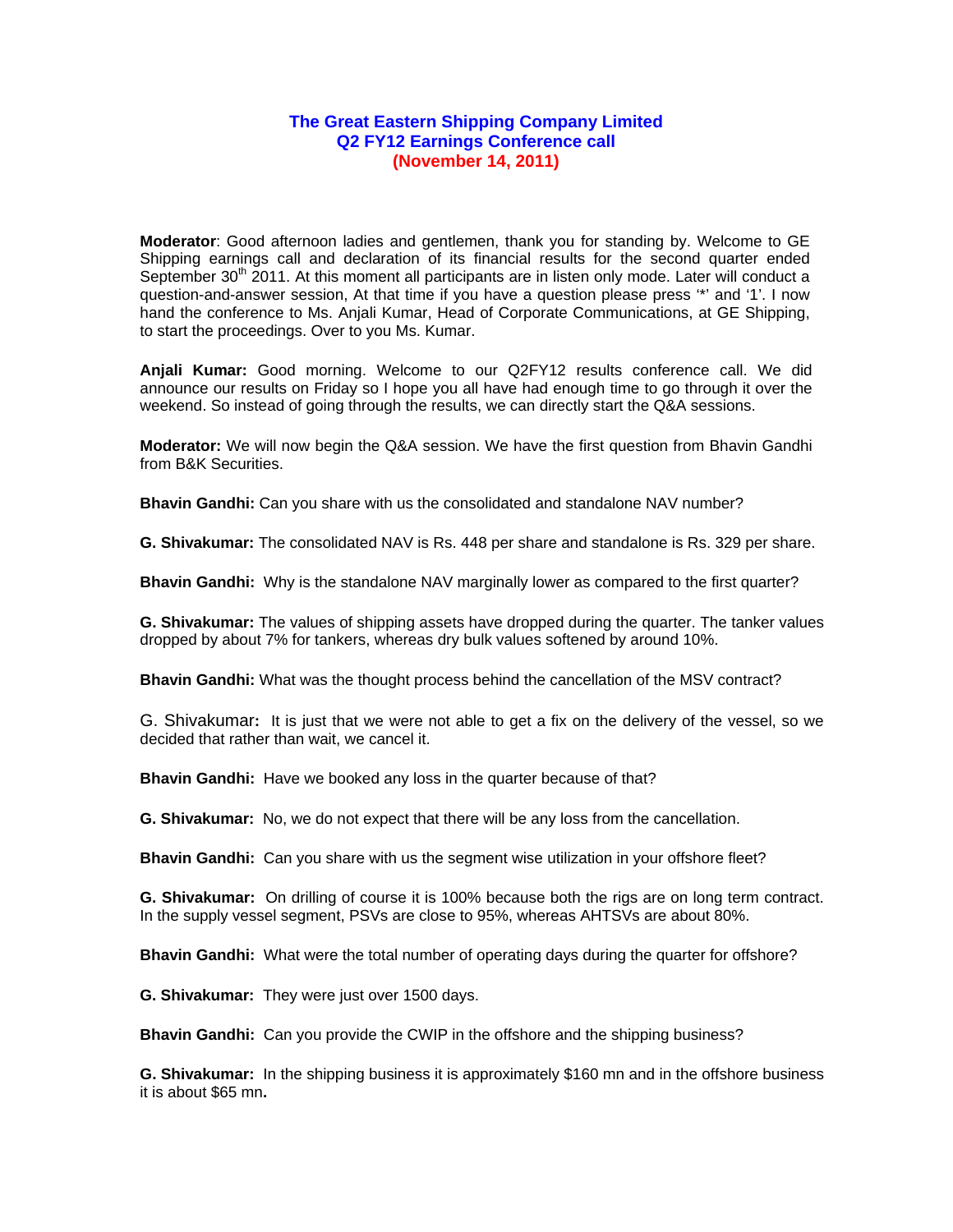**Moderator:** We have the next question from Mr. Vikram from Antique Stock Broking.

**Vikram:** Good afternoon sir, in the shipping CWIP which you said that \$160 million is it for the VLCC orders?

**G. Shivakumar:** That is correct.

**Vikram:** How are the payment agreements with the yard in case of 3 VLCCs?

**G. Shivakumar:** We have to pay the delivery installments on each of those that will be simultaneously with the receipt of the money from the buyers.

**Vikram:** Are we seeing any delays in the deliveries of the remaining orders in offshore business?

**G. Shivakumar:** There are some delivery delays including in the sister ship to this one which we cancelled but we are trying to find out when exactly the deliveries would be. We are working with the yard on that. But overall most of the assets are coming in according to schedule.

**Vikram:** How many vessels were dry docked during this quarter?

**G. Shivakumar:** We had three surveys during this quarter of which one was a full dry dock and two were surveys done without requirements for the dry dock, typically for younger assets.

**Vikram:** Any schedule for the coming quarters?

**G. Shivakumar:** In the next quarter we expect to have around 4-5 vessels dry docked.

**Vikram:** Do you have any open position on forex side?

**G. Shivakumar:** The forex hedging or the transactions that we do are hedges against our revenue inflows, so we do have some forward sold positions, which again reflect in our hedging reserves in the accounts..

**Vikram:** Are you looking at buying new assets or will wait for further correction in values?

**G. Shivakumar:** Not yet, we are not in the position where you feel it is a great buy. So I think it requires a further drop especially given the worsening market scenario.

**Moderator:** We have the next question from Mr. P Manoj from Mint.

**P Manoj:** In respect of canceling the MSV**,** you said that the delay is from the yard side. In such a situation have you got the money back from them?

**G. Shivakumar:** We will be getting back the money for the cancellation as per the term of the contract. We will be replayed the advance payment that we have made.

**P Manoj:** And how much is that?

**G. Shivakumar:** It is for the advance payments that we have made. We are not allowed to disclose the amount of money because it is the part of the contractual payment terms. But yes we will be receiving the payments that we have made so far.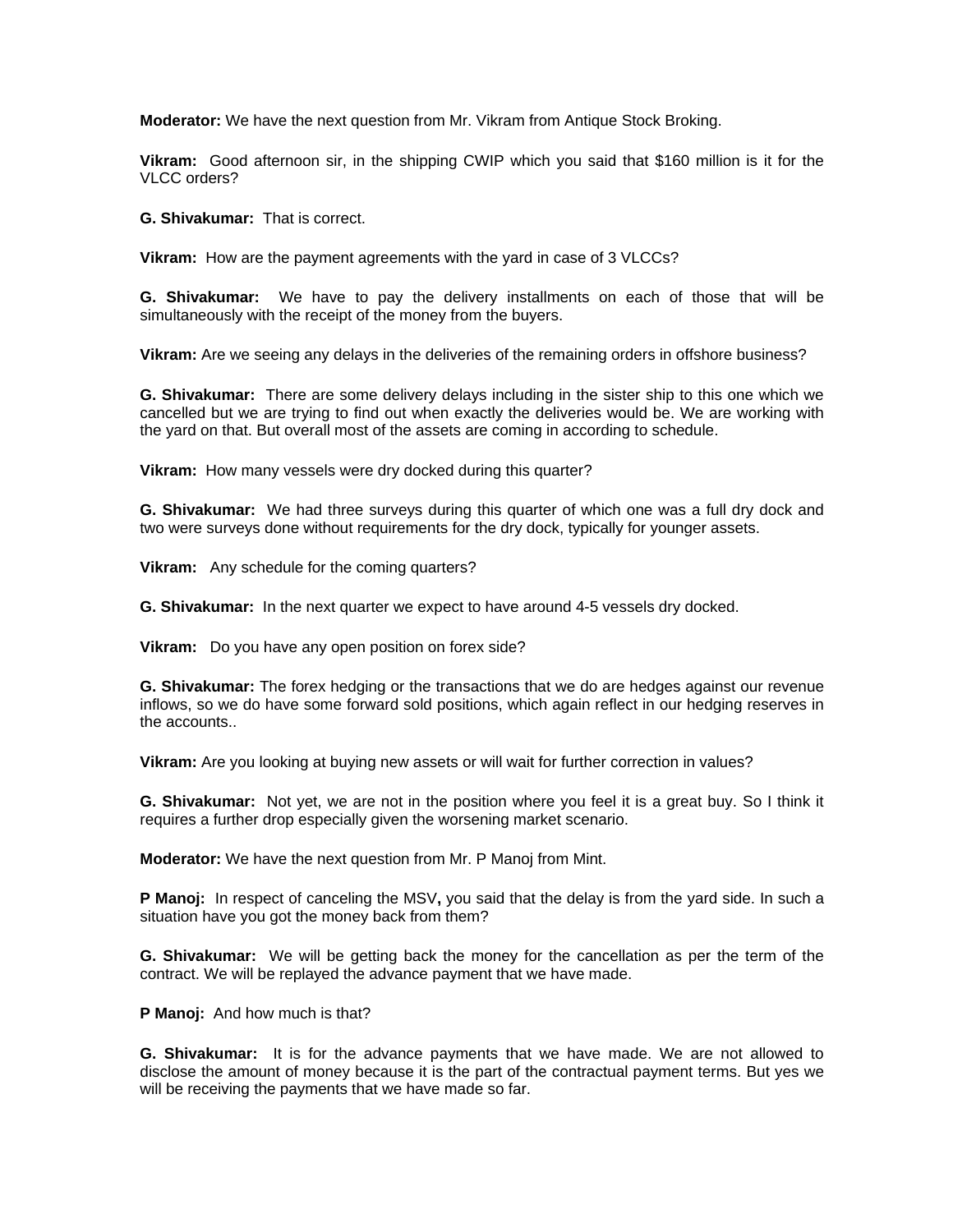**P Manoj:** The other vessel has also been delayed. So will you be looking at canceling that vessel?

**G. Shivakumar:** No, we are working with the yard to see what delivery schedules we can get out of that.

**P Manoj:** The government has allowed Indian ship owners to put armed guards on ships. Have you started putting armed guards on ships?

**G. Shivakumar:** No, we have not yet but it is something that we are looking at. Again, we are looking at a broader regulatory environment etc. so I think it will require a lot of consideration before one can do that.

**Moderator:** We have next question from Mr. Janaki Raman from Franklin Templeton.

**Janaki Raman:** The shipping business is going through a really tough time and if you strip off the effects of gains and the other income the EBIT turns out to be negative. How do you foresee the situation in coming quarters?

**G. Shivakumar:** I do not think that the EBIT is necessarily negative for all the companies, but yes broad conclusions are correct. The situation has not improved from the last quarter till now. And if anything the rates are lower on the dry bulk side. Also, we do not expect a great improvement in rates in the short term. Again having said that you would never know what happens as per the reports, the winters in the US have started a little early and you could have a sudden pickup in heating oil demand which will hopefully result in higher rates for tankers.

**Janaki Raman**: As per reports, the asset prices for large vessels have come down quite sharply. Have you seen the same thing happening in the smaller segments?

**G. Shivakumar:** The asset values in the smaller segments have been quite steady over the last year. They dropped quite a bit in the initial stages of the market fall which was in 2009. So on a year on year basis and they are probably down marginally or around the same level. What you heard about the large tankers is very true especially in the age range of 10 to 15 years where we have seen a dramatic drop in values by about 15 to 25%. It is not yet been seen on the very young fleet, say around 0-5 years.

**Janaki Raman:** When will the VLCC sale transaction happen?

**G. Shivakumar:** Two vessels are scheduled to be delivered in first quarter of next calendar year, that is between Jan to March 2012 and one vessel just after that, so its early next FY13.

**Janaki Raman:** So you will pay roughly about \$320 mn and in return will get cash flow of slightly less than that?

**G. Shivakumar:** That is correct.

**Janaki Raman:** Can you give me the cash position in both the shipping and the offshore business?

**G. Shivakumar:** The Shipping business has about Rs 2500 crs of cash. The offshore business has approximately Rs 500 crs of cash.

**Janaki Raman:** There has been an increase in the debt position in September 11 compared to March 11. Is it on account of any FX fluctuation or you have actually drawn more debt?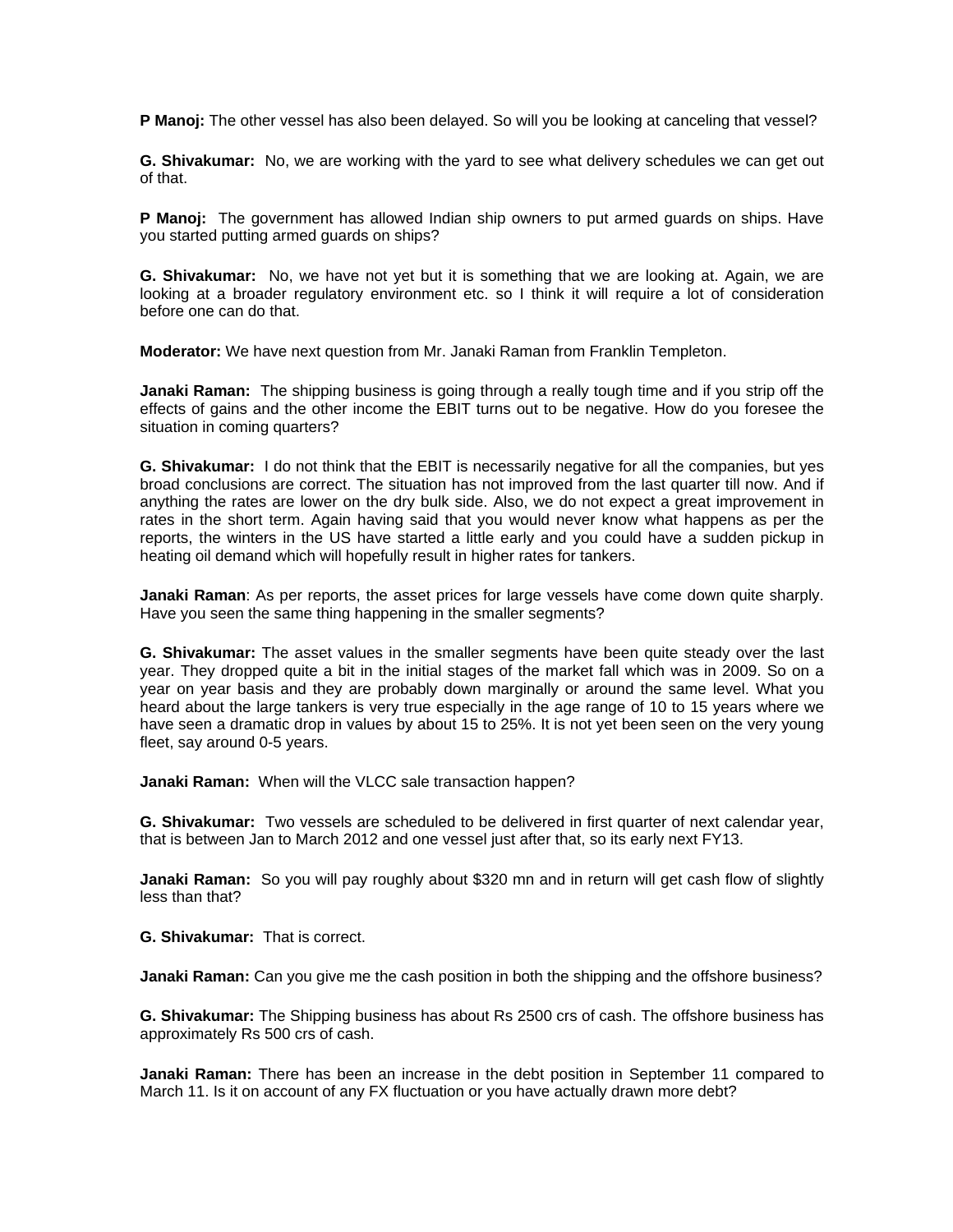**G. Shivakumar:** We have drawn more debt. In shipping itself we have drawn about Rs 450 crs of additional debt.

**Janaki Raman:** Are you inclined to sell more shipping assets going forward?

**G. Shivakumar:** As a pure market call it is not a good time to sell. But as the ships get older, the tradability of the vessels is getting restricted. We are also seeing that the dry docking costs are quite astronomical these days. There are older ships that we might have to sell because their cost of maintenance is really high. So it will be a case to case scenario going forward

**Janaki Raman:** What is the update on the contract expiry of the second jack up with ONGC?

**G. Shivakumar:** The contract expires in Feb-March 2012. We are bidding into tenders and hopefully by December-January we will have something on that employment for that rig.

**Moderator:** We have the next question from Mr. K Ramachandran.

**K Ramachandran:** You have shown the revenue days from incharted tonnage is zero whereas in the P&L you have expenditure for hire up of chartered ships. Can you explain please?

**G. Shivakumar:** If we hire the ship for one year or longer we take those as inchartered days. But when we incharter any ship for a specific voyage especially to fulfill the COA commitments, we do not show them under the incharter tonnage days.

**Moderator:** We have the next question from Mr. Varun Kejriwal from IDFC Securities.

**Varun Kejriwal**: Is cancellation an industry wide scenario and how do you see this phasing out?

**G. Shivakumar:** Cancellations may not really be an industry wide phenomenon. There may be some supply-chain constraints with some yards, but things have improved as compared to 2 years back, when we have seen large cancellations.

**Varun Kejriwal**: How about slippages in the deliveries?

**G. Shivakumar:** We are still running at about 40% slippage on dry bulk and approximately 25% slippage on tankers. So that has been quite consistent over the last couple of years.

**Varun Kejriwal:** Can you explain the interest cost accounting that you did in this quarter?

**G. Shivakumar:** The accounting standard says if you borrow in currency where the interest rates are lower than your currency it is assumed that the first little bit of depreciation which happens in your currency against that other currency in which you have borrowed it should go towards interest cost. So for example I am not saying we are borrowing in yen I'm just giving you an extreme example. If your rupee interest rates are at 10% and you have borrowed in Yen at 1% and assuming that the rupee will depreciate not more than 9%, the first 9% of depreciation in the year has to go towards the interest cost and the rest of the depreciation if there is any goes towards the capital. And since we borrow in dollars which is of course of lower interest rate currency than the rupee the same thing applies to us. So the first bit of depreciation whenever the rupee depreciates we will have this. We had this in a very small way in the first quarter and there was a 10-12 paisa move in rupee dollar but this time because there was an R.s 4 move it is much more dramatic number.

**Moderator:** We have a nice question from Mr. Chetan Kapoor from IDBI Capital.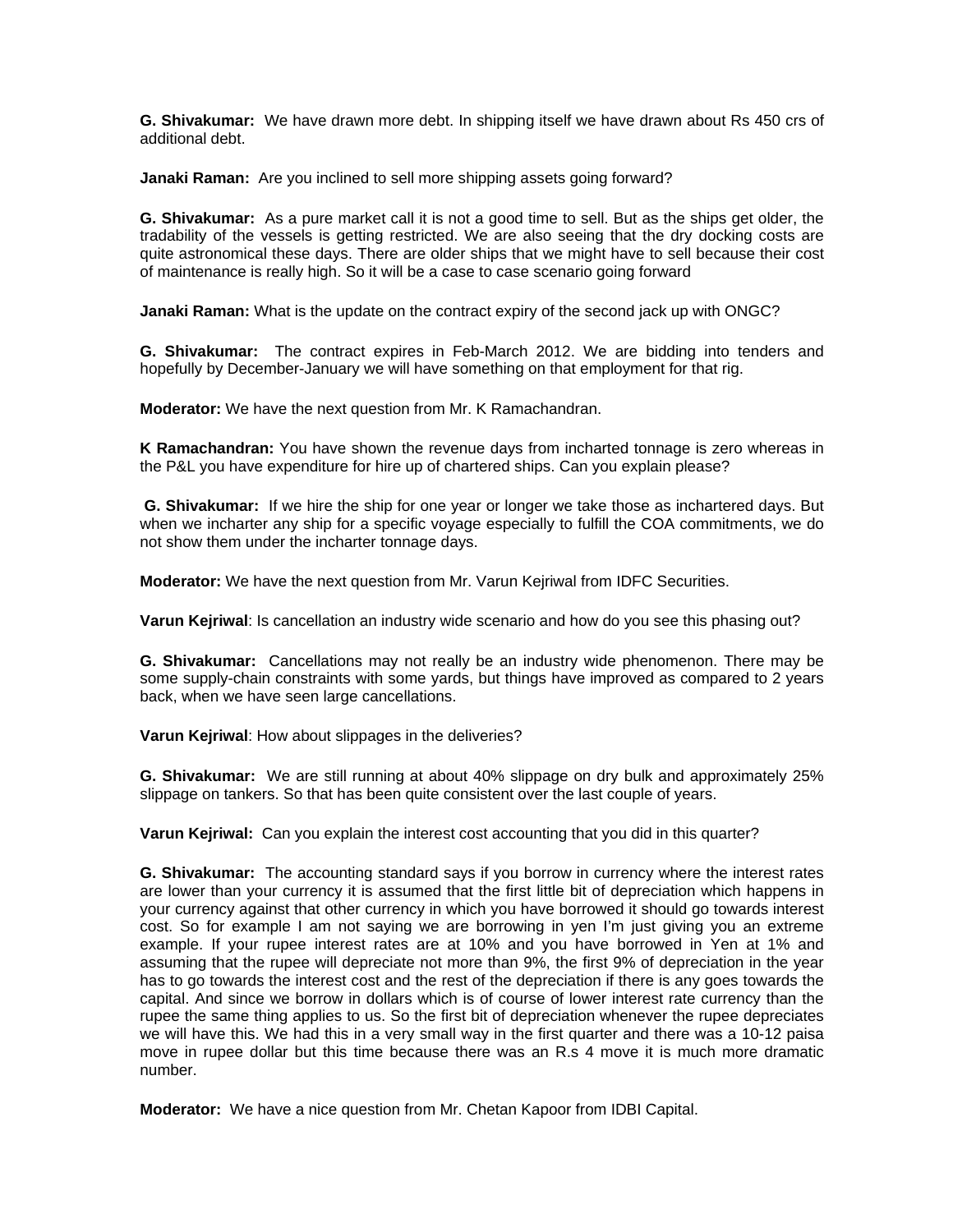**Chetan Kapoor:** What would be our foreign currency debt on the book as compared to last year as far as shipping and offshore?

**G. Shivakumar:** All the debt that we have is foreign-currency or foreign currency denominated.

**Chetan Kapoor:** Basically again going back to that borrowing cost issue so what is the amount of discretion what we have as far as that percentage what you're talking in up say 5% or 9% we are talking about?

**G. Shivakumar:** There is a little bit of discretion but we've try to keep it the way we have try to fix it to benchmark. So we fix it to the locally borrowing benchmark which is a AAA yield and then we'd take that against the actual rate at which we have borrowed and use that.

**Chetan Kapoor:** What kind of coverage do we have for the new vessels which will e coming in the offshore business?

**G. Shivakumar:** Currently, we have no coverage for them. We will be fixing these vessels a little prior to taking deliveries.

**Moderator:** We have next question from Mr. Ashish Jain from Morgan Stanley.

**Ashish Jain:** Why have the margins in the shipping business reduced on a sequential basis?

**G. Shivakumar:** We have a drop in revenue days and we have drop in the rates. We have an increase in the spot tonnages as well. We are now more than 55% running spot and if you are trying to see the translation from the top line into the EBITDA and wondering why it's not adding up, it is because the number of vessels operating the spot market has gone up. Spot days have gone up about 54.5% to 58% between Q1 and Q2 which results in direct higher operating expenses and higher fuel costs and therefore reduction in margins.

**Ashish Jain:** For calculating the NAV of the offshore business, how liquid is the asset market for these vessels?

**G. Shivakumar:** You are right. There are not that many transactions so it is more difficult to get a benchmark. So it is based on broker valuation

**Ashish Jain:** In your press release under the heading of 'Performance Review' you have made a statement saying that the impact of exchange difference was Rs35 crs on stand-alone basis. Is it possible to understand what's really driving that?

**G. Shivakumar:** There are 3-4 items, one is the interest cost which I explained earlier and how they get impacted by the rupee depreciation. Second is depreciation itself, a bit of loan revaluation goes into the interest cost, rest of it goes into the asset value, and then affects the depreciation expense. So we have a higher depreciation expense on account of this. On the other side we have dollar current assets which get revalued into the P&L that is like a debtors and working capital, and bank balances which get revalued and which have a positive impact when the rupee devalues. So, net of all that this is the impact on the P&L.

**Moderator:** We have next question from Mr. Nikhil Vora from IDFC.

**Nikhil Vora:** For the last couple of years we have seen fright rates really at the floor and literally at sub optimal levels for the industry in general. How come you have not yet seen lot of global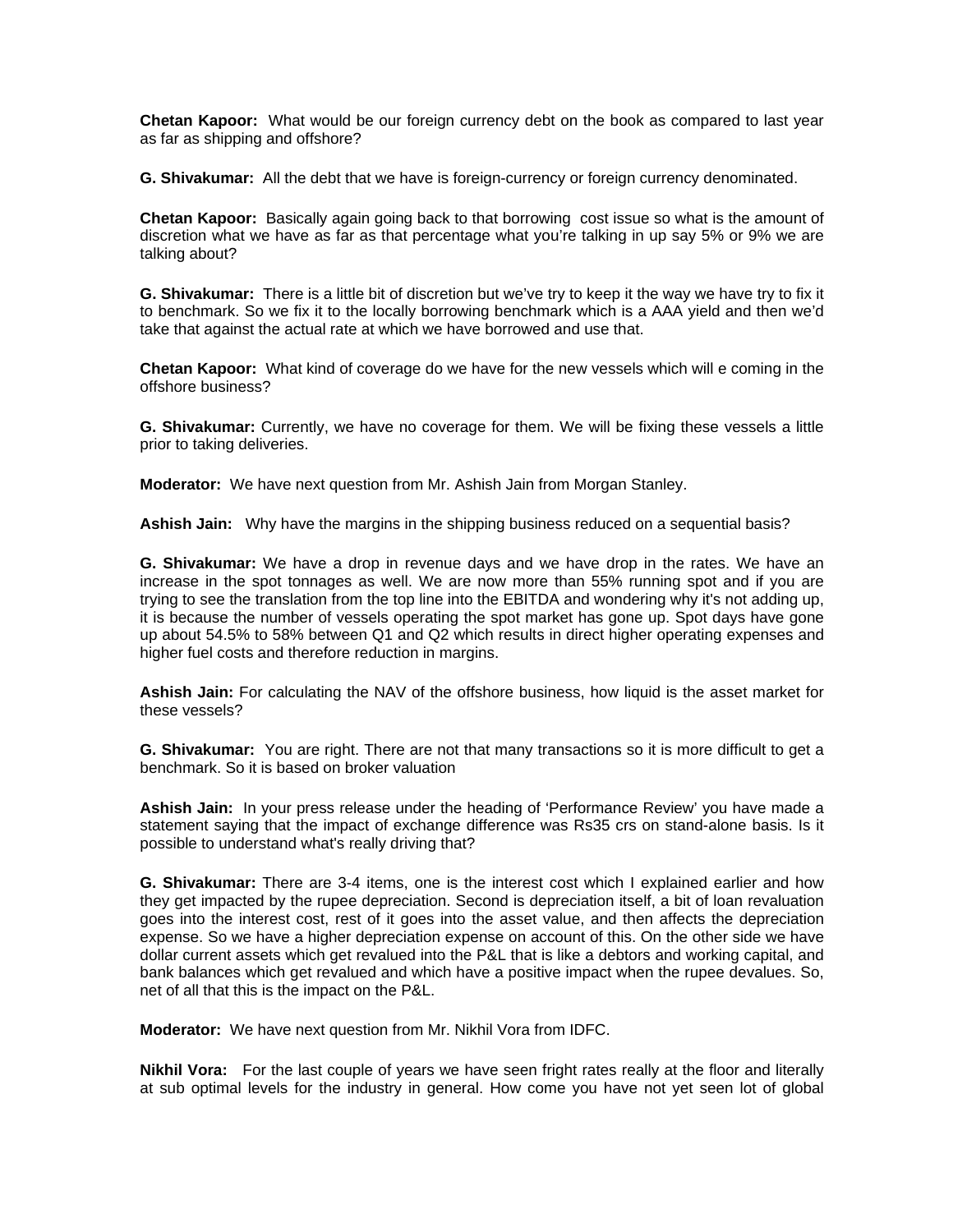shipping companies go burst even right now given that most of them literally operating in the open environment? How should one really look at this and what should lead to a reversal in freight rates?

**G. Shivakumar:** Only one thing I will correct you on the outset it is not two years where you have seen consistently low freight rate. Early in 2010 we have saw \$50,000-\$60,000 plus on VLCCs. In 2010 we had very good average for dry bulk and you can see that from our TCY that we were averaging just under \$20,000 in the same quarter of last year which is now gone to about \$14,000. So last year was pretty dull for dry bulk ships due to large deliveries. Ordering activity has slowed down very considerably which is a good sign. Early this year we saw very large Korean company and big charter of dry bulk tonnage, Korea Lines filing for bankruptcy. We have seen smaller companies having difficulty. What had happened is, there are a lot of banks that have been wavering covenants and trying to do restructuring of loans which helped these companies to survive. It may not go on for much longer because banks themselves are facing pressure now own their asset quality. So that is something that might change substantially. The other thing is that these companies especially the ones which are focused on the spot market were making enough money to pay interest and you could think of doing a debt restructuring on the principal repayments or till early this year the equity markets were opened for issuance. So some of the companies which have listed for a long time were able to arrange equity money which helped them to tide over for some time. Now you have seen that the spot rates are so low that make basically make opex and you don't have anything left even for interest. Equity markets are closed and equity values have dropped so much that it just doesn't make sense to issue any equity at these levels. So we expect that there will be much more stress in the coming months.

**Nikhil Vora:** What will lead to a reversal in freight rate cycles?

**G. Shivakumar:** We will need to see at least a year like this of scrapping. If that continues that is younger vessels start getting scrapped then that will reduce the structural oversupply in the markets and that will lay a foundation for a turnaround but it is not going to happen very quickly. It will take at least another year of bad rates before you get a wholesale scrapping of let's say of a sub 20 years old tankers or bulk carriers. Even now there are people operating 20 to 25 year old bulk carriers. So on the demand side we really have nothing to complain about; demand has been pretty decent for ships. The problem is the supply and therefore the only thing that can save us really is that the supply gets rapidly shrunk by scrapping.

**Moderator:** We have next question from Mr. K Ramachandran.

**K Ramachandran:** I understand that most of your income comes in dollar or denominated in dollar so is it reasonable to assume that over a longer period over the next 3 months, we should get the full benefit of the recent sharp depreciation in rupee. So is it reasonable to assume that on a net basis you will stand to gain at least over these couple of quarters?

**G. Shivakumar:** Yes, on the net basis we will tend to again. But, the loan amount is about \$800 million equivalent the income which you get in quarter is not \$800, it is equivalent of \$80 million. So it does not match up in terms of deprecation or appreciation because the amounts are so different.

**Moderator:** We have next question from Mr. Romesh Jain from Quantum.

**Romesh Jain:** What is your take on the rig market, how is the outlook on the rig market?

**G. Shivakumar:** I will restrict myself to the jack-up rig market because that is the segment that we are most familiar with. That market seems to be fairly strong as activities are across all regions are picking up. Mexico is coming out with a tender for some 25 or 30 jack-up rigs and they have to do a big redevelopment of their giant oilfield where production is dropping off very rapidly. We believe that going further the jack up rates will remain stable going forward.